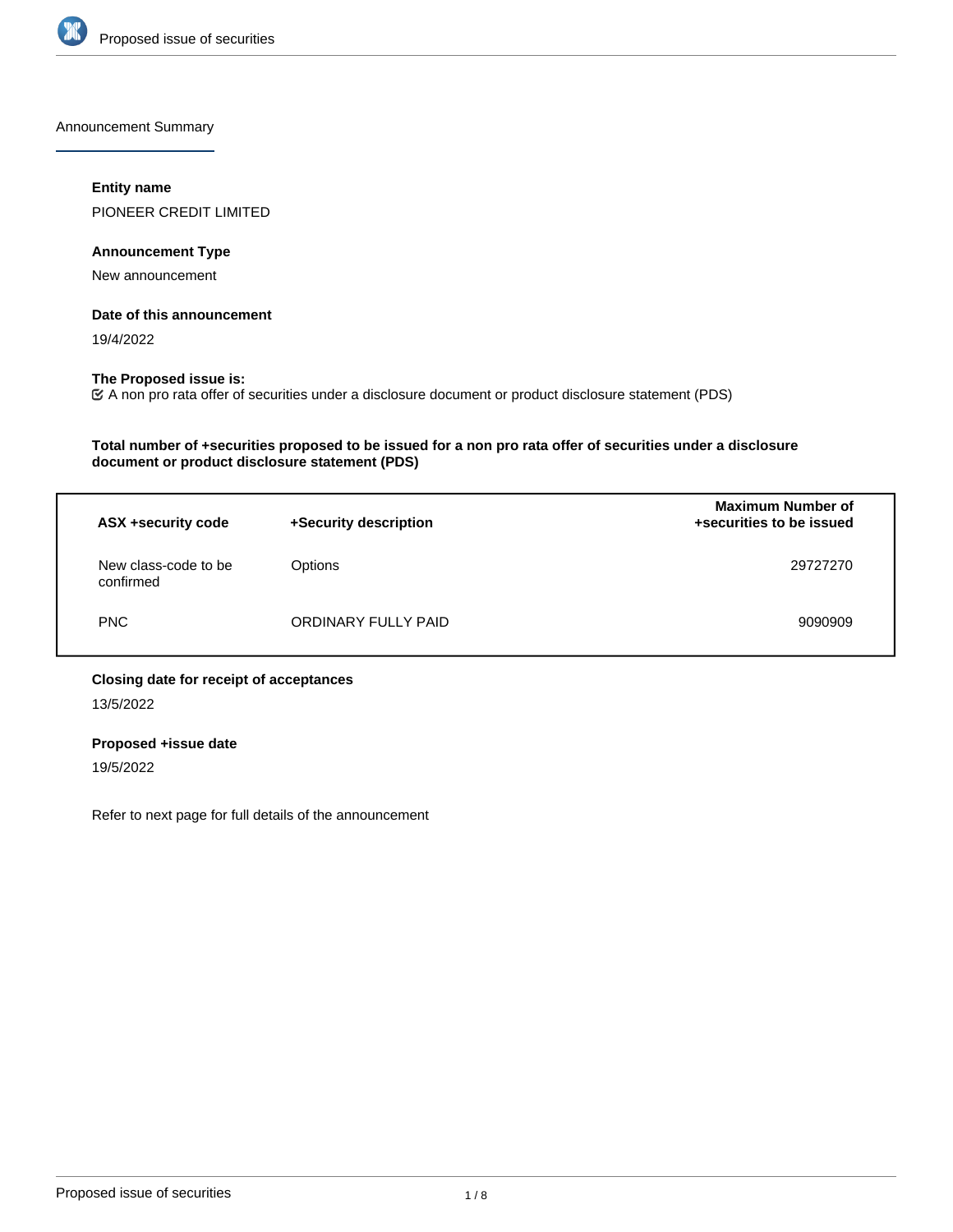

### Part 1 - Entity and announcement details

### **1.1 Name of +Entity**

## PIONEER CREDIT LIMITED

We (the entity named above) give ASX the following information about a proposed issue of +securities and, if ASX agrees to +quote any of the +securities (including any rights) on a +deferred settlement basis, we agree to the matters set out in Appendix 3B of the ASX Listing Rules.

If the +securities are being offered under a +disclosure document or +PDS and are intended to be quoted on ASX, we also apply for quotation of all of the +securities that may be issued under the +disclosure document or +PDS on the terms set out in Appendix 2A of the ASX Listing Rules (on the understanding that once the final number of +securities issued under the +disclosure document or +PDS is known, in accordance with Listing Rule 3.10.3C, we will complete and lodge with ASX an Appendix 2A online form notifying ASX of their issue and applying for their quotation).

**1.2 Registered Number Type**

**Registration Number**

**ACN** 

103003505

**1.3 ASX issuer code**

PNC

**1.4 The announcement is** New announcement

### **1.5 Date of this announcement**

19/4/2022

**1.6 The Proposed issue is:**

A non-+pro rata offer of +securities under a +disclosure document or +PDS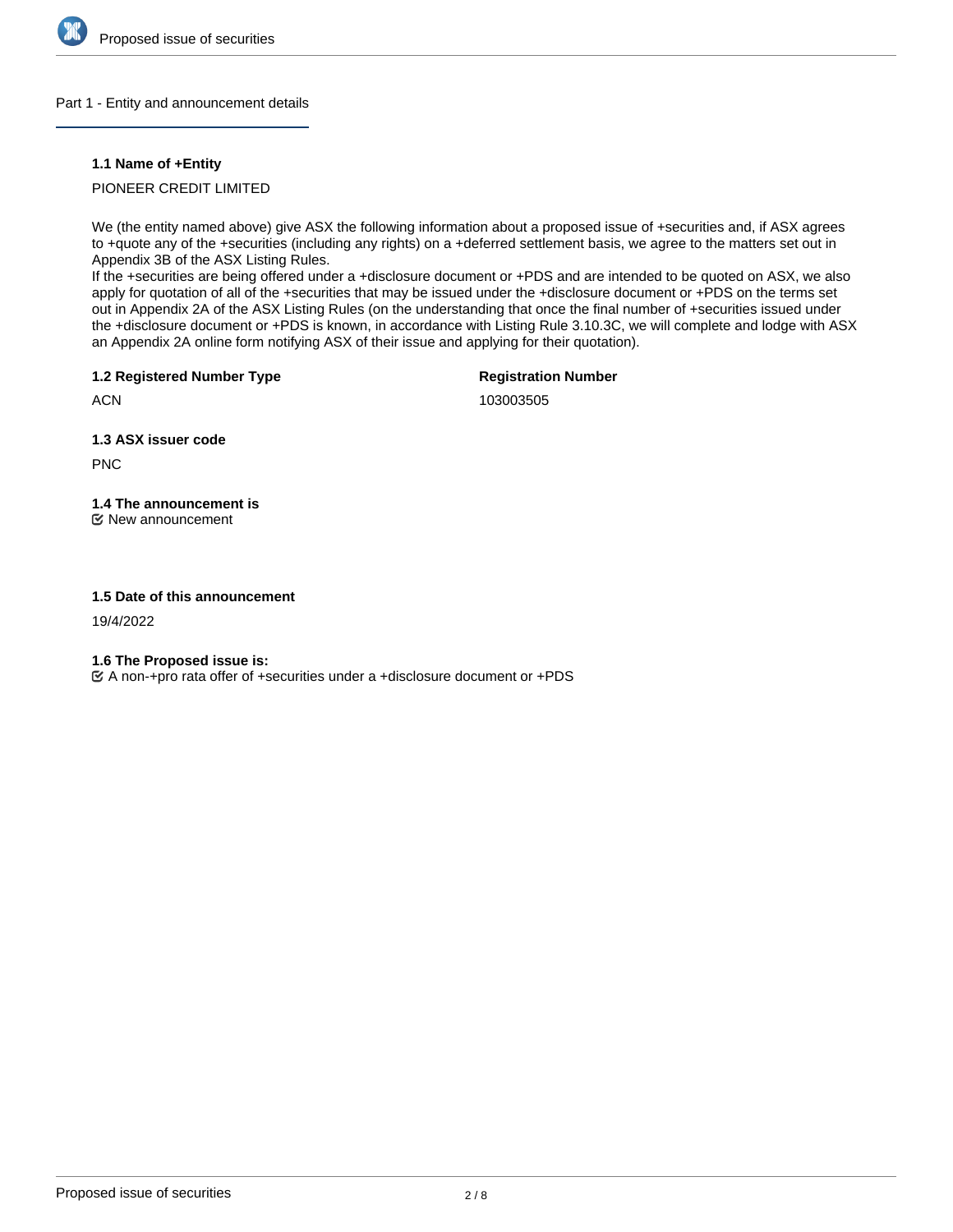

Part 5 - Details of proposed non-pro rata offer under a disclosure document or PDS

Part 5A - Conditions

**5A.1 Do any external approvals need to be obtained or other conditions satisfied before the non-pro rata offer of +securities under a +disclosure document or + PDS can proceed on an unconditional basis?** Yes

5A.1a Conditions

**Approval/Condition** +Security holder approval **Date for determination** 12/5/2022

**Is the date estimated or actual?** Actual

**\*\* Approval received/condition met?**

#### **Comments**

Part 5B - Offer details

**Is the proposed security a 'New class' (+securities in a class that is not yet quoted or recorded by ASX) or an 'Existing class' (additional securities in a class that is already quoted or recorded by ASX)?** Existing class

**Will the proposed issue of this +security include an offer of attaching +securities?** Yes

Details of +securities proposed to be issued

**ASX +security code and description**

PNC : ORDINARY FULLY PAID

**The number of +securities to be offered under the +disclosure document or +PDS**

9,090,909

**Will the offer be conditional on applications for a minimum number of +securities being received or a minimum amount being raised (i.e. a minimum subscription condition)?** No

**Will individual security holders be required to accept the offer for a**

**minimum number or value of +securities (i.e. a minimum acceptance**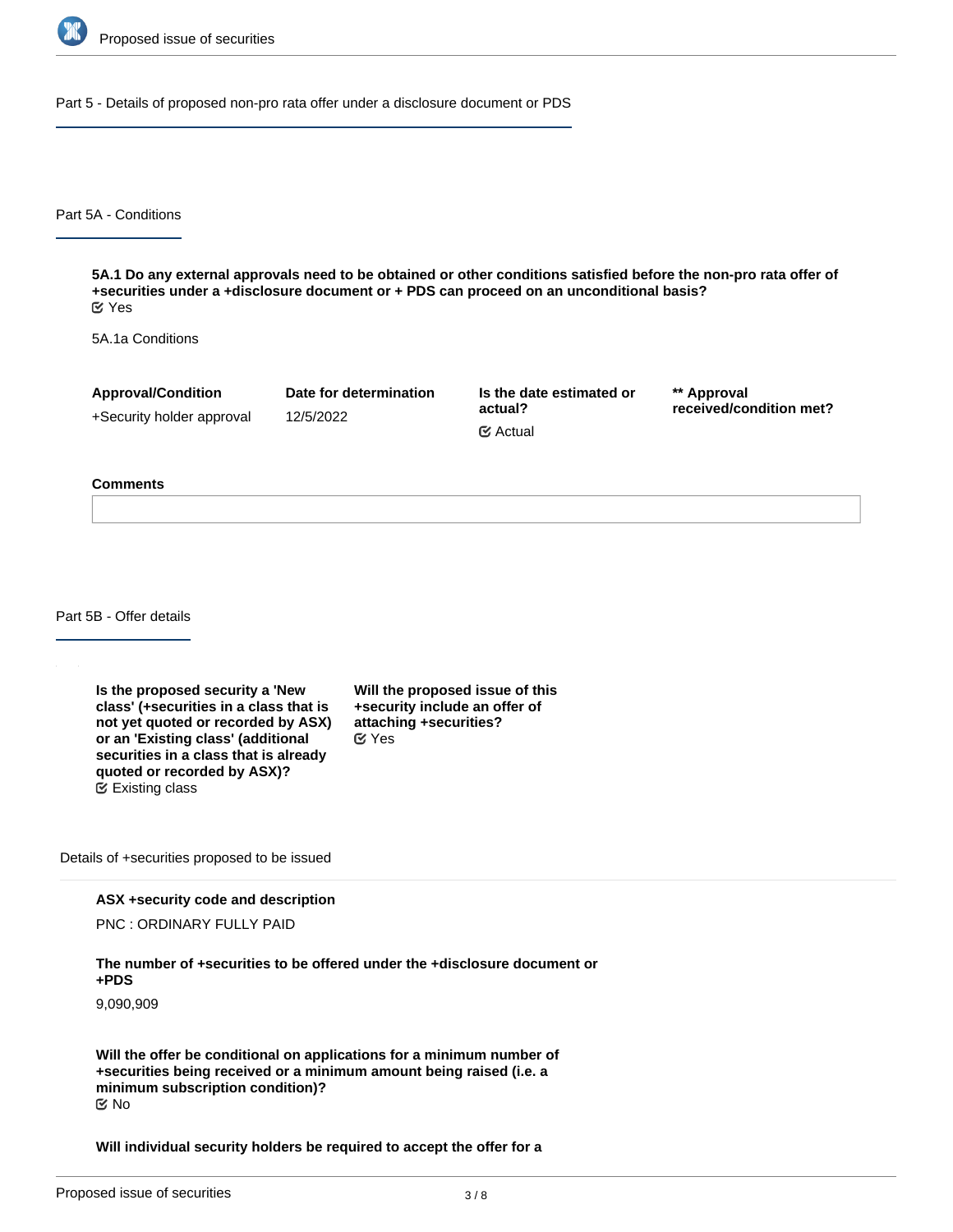

# **minimum number or value of +securities (i.e. a minimum acceptance condition)?**

Yes

**Is the minimum acceptance unit based or dollar based?** Unit based

**Please enter the minimum acceptance value**

10,000

**Will individual security holders be limited to accepting the offer for a maximum number or value of +securities (i.e. a maximum acceptance condition)?** No

### **Offer price details**

**Has the offer price been determined?** Yes

**In what currency will the offer be made? What is the offer price per +security?** AUD 0.55000

AUD - Australian Dollar

### **Oversubscription & Scale back details**

**Will the entity be entitled to accept over-subscriptions?** No

**Will a scale back be applied if the offer is over-subscribed?** Yes

### **Describe the scale back arrangements**

In the event the Priority Offer is oversubscribed at the Closing Date, the Directors may, in their absolute discretion, scale back applications having regard to the size and duration of the Applicant's shareholding and the best interests of the Company as a whole. The Director's decision on this matter is final.

If the Company rejects or scales-back an application or purported application, the Company will promptly return to the Shareholder the relevant application monies, without interest.

# **Will these +securities rank equally in all respects from their issue date with the existing issued +securities in that class?**

Yes

Attaching +Security

**Is the proposed attaching security a 'New class' (+securities in a class that is not yet quoted or recorded by ASX) or an 'Existing class' (additional +securities in a class that is already quoted or recorded by ASX)?** New class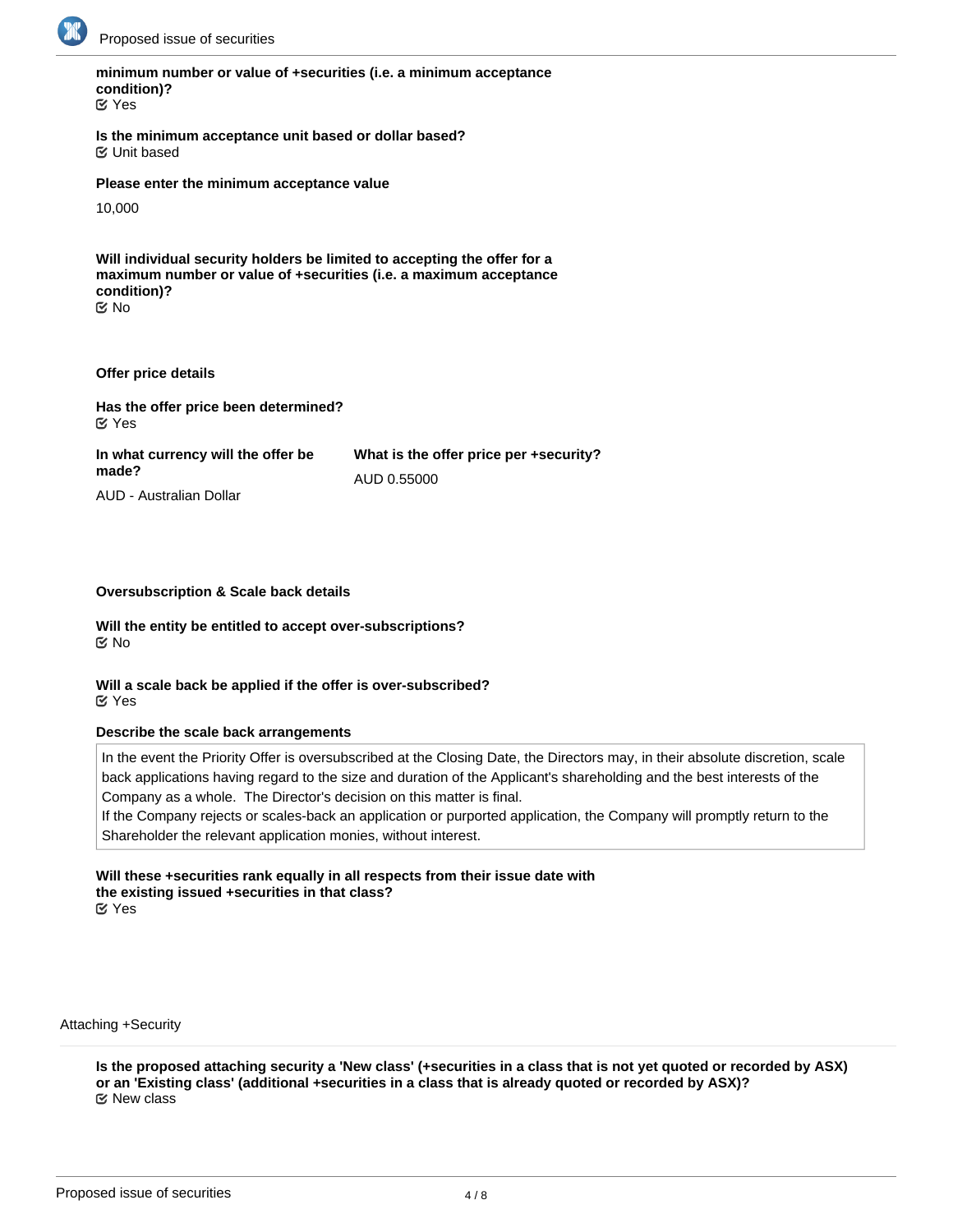

Attaching +Security - New class (+securities in a class that is not yet quoted or recorded by ASX)

### **Details of attaching +securities proposed to be issued**

**ISIN Code (if Issuer is a foreign company and +securities are non CDIs)**

| Have you received confirmation from ASX that the terms Will the entity be seeking quotation of the 'new' class of<br>of the proposed +securities are appropriate and | +securities on ASX? |
|----------------------------------------------------------------------------------------------------------------------------------------------------------------------|---------------------|
| equitable under listing rule 6.1?<br><b>K</b> Yes                                                                                                                    | <b>⊘</b> Yes        |

| ASX +security code             | +Security description |  |
|--------------------------------|-----------------------|--|
| New class-code to be confirmed | Options               |  |

#### **+Security type**

**Options** 

# **The number of +securities to be offered under the +disclosure document or +PDS**

29,727,270

### **Offer price details**

**Has the offer price been determined?** Yes

**In what currency will the offer be made?**

AUD - Australian Dollar

**What is the offer price per +security?** AUD 0.00000

#### **Oversubscription & Scale back details**

**Will the entity be entitled to accept over-subscriptions?** No

**Will a scale back be applied if the offer is over-subscribed?** Yes

### **Describe the scale back arrangements**

In the event the Priority Offer is oversubscribed at the Closing Date, the Directors may, in their absolute discretion, scale back applications having regard to the size and duration of the Applicant's shareholding and the best interests of the Company as a whole. The Director's decision on this matter is final.

If the Company rejects or scales-back an application or purported application, the Company will promptly return to the Shareholder the relevant application monies, without interest.

### **Will all the +securities issued in this class rank equally in all respects from their issue date?** Yes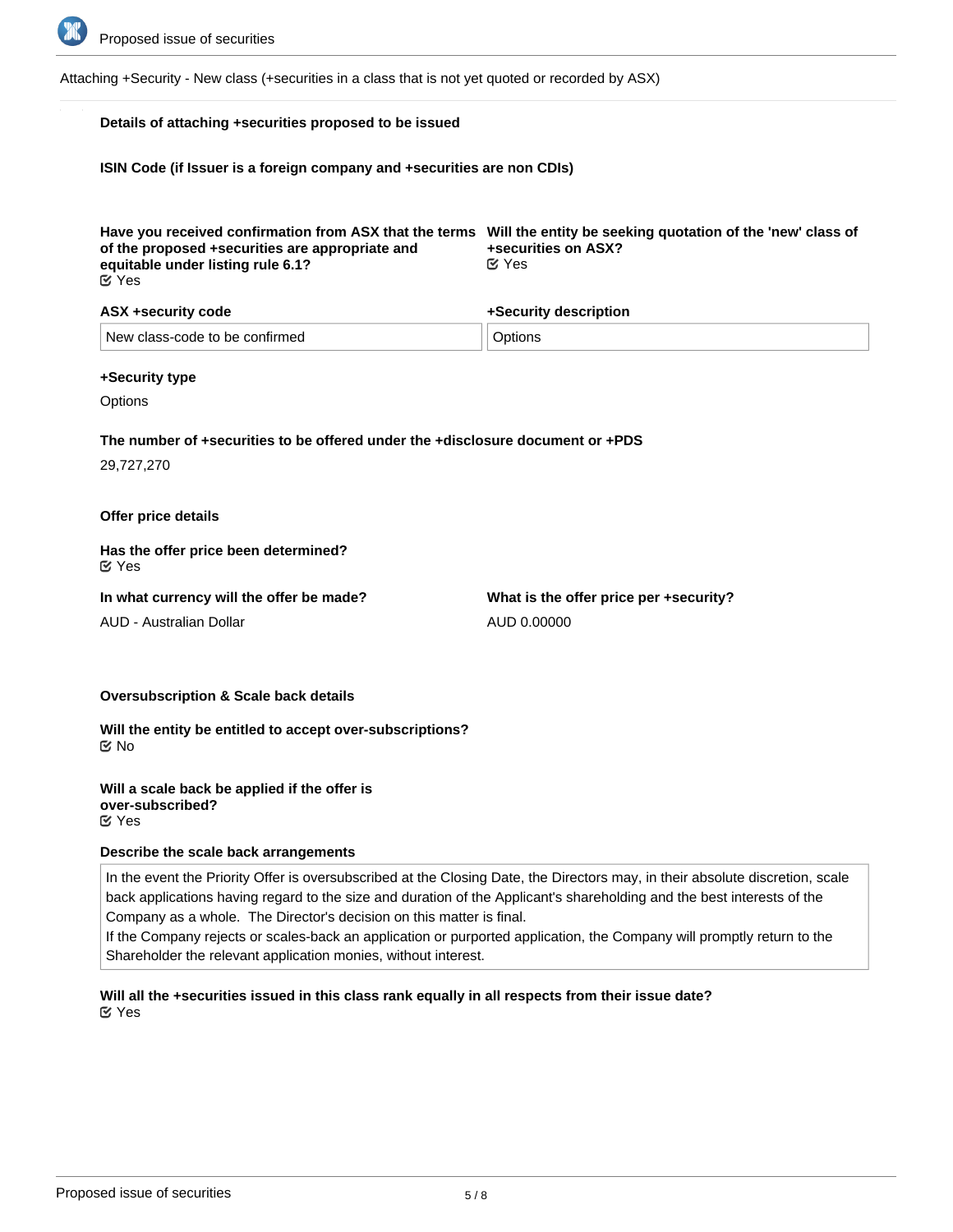

#### Options details

**+Security currency** AUD - Australian Dollar **Exercise price** AUD 0.8000 **Expiry date** 31/3/2025 **Details of the type of +security that will be issued if the option is exercised** PNC : ORDINARY FULLY PAID **Number of securities that will be issued if the option is exercised** 29,727,270 **Please provide a URL link for a document lodged with ASX setting out the material terms of the +securities proposed to be issued or provide the information by separate announcement.** <https://pioneercredit.com.au/corporate/asx-announcements>

Part 5C - Timetable

**5C.1 Lodgement date of +disclosure document or +PDS with ASIC**

19/4/2022

**5C.2 Date when +disclosure document or +PDS and acceptance forms will be made available to investors**

20/4/2022

**5C.3 Offer open date**

20/4/2022

**5C.4 Closing date for receipt of acceptances**

13/5/2022

**5C.6 Proposed +issue date**

19/5/2022

Part 5D - Listing Rule requirements

**5D.1 Has the entity obtained, or is it obtaining, +security holder approval for the entire issue under listing rule 7.1?** Yes

**5D.1a Date of meeting or proposed meeting to approve the issue under listing rule 7.1**

12/5/2022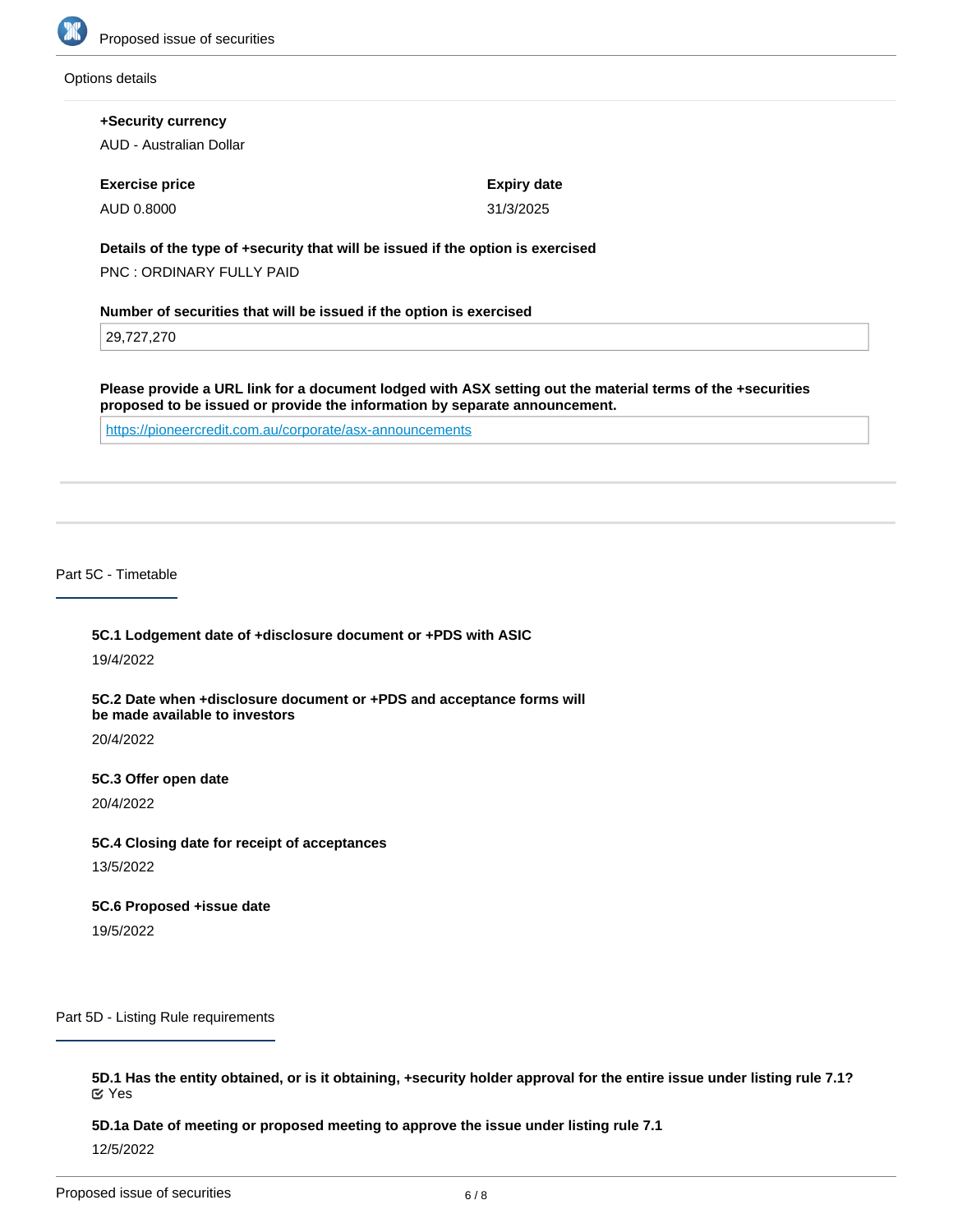

**5D.2 Is a party referred to in listing rule 10.11 participating in the proposed issue?** Yes

Part 5E - Fees and expenses

**5E.1 Will there be a lead manager or broker to the proposed offer?** No

**5E.2 Is the proposed offer to be underwritten?** No

**5E.3 Will brokers who lodge acceptances or renunciations on behalf of eligible +security holders be paid a handling fee or commission?** No

**5E.4 Details of any other material fees or costs to be incurred by the entity in connection with the proposed offer** Estimated total fees of \$120,000 with approximately \$60,000 to legal advisers, K&L Gates.

Part 5F - Further Information

#### **5F.01 The purpose(s) for which the entity intends to use the cash raised by the proposed issue**

Future growth opportunities, namely the acquisition of debt portfolios.

### **5F.1 Will the entity be changing its dividend/distribution policy if the proposed offer is successful?** No

### **5F.2 Please explain the entity's allocation policy for the offer, including whether or not acceptances from existing +security holders will be given priority**

The Directors will determine the recipients of having regard to the size and duration of the Applicant's shareholding and the best interests of the Company. In accordance with the Corporations Act, the Company does not intend to issue Shares to an Applicant where the Applicant will hold an interest of 19.99% or more in the issued share capital. The Company will try to ensure (to the extent possible) that each Eligible Shareholder and Invitee is allocated the amount of Shares, or as close to the amount of Shares they applied for taking into account these overarching factors. However, the Directors reserve the right to reject any application or to allocate any Applicant none or fewer Shares or Options than the number applied for.

#### **5F.3 URL on the entity's website where investors can download the +disclosure document or +PDS**

**5F.4 Any other information the entity wishes to provide about the proposed offer**

<https://pioneercredit.com.au/corporate/asx-announcements>